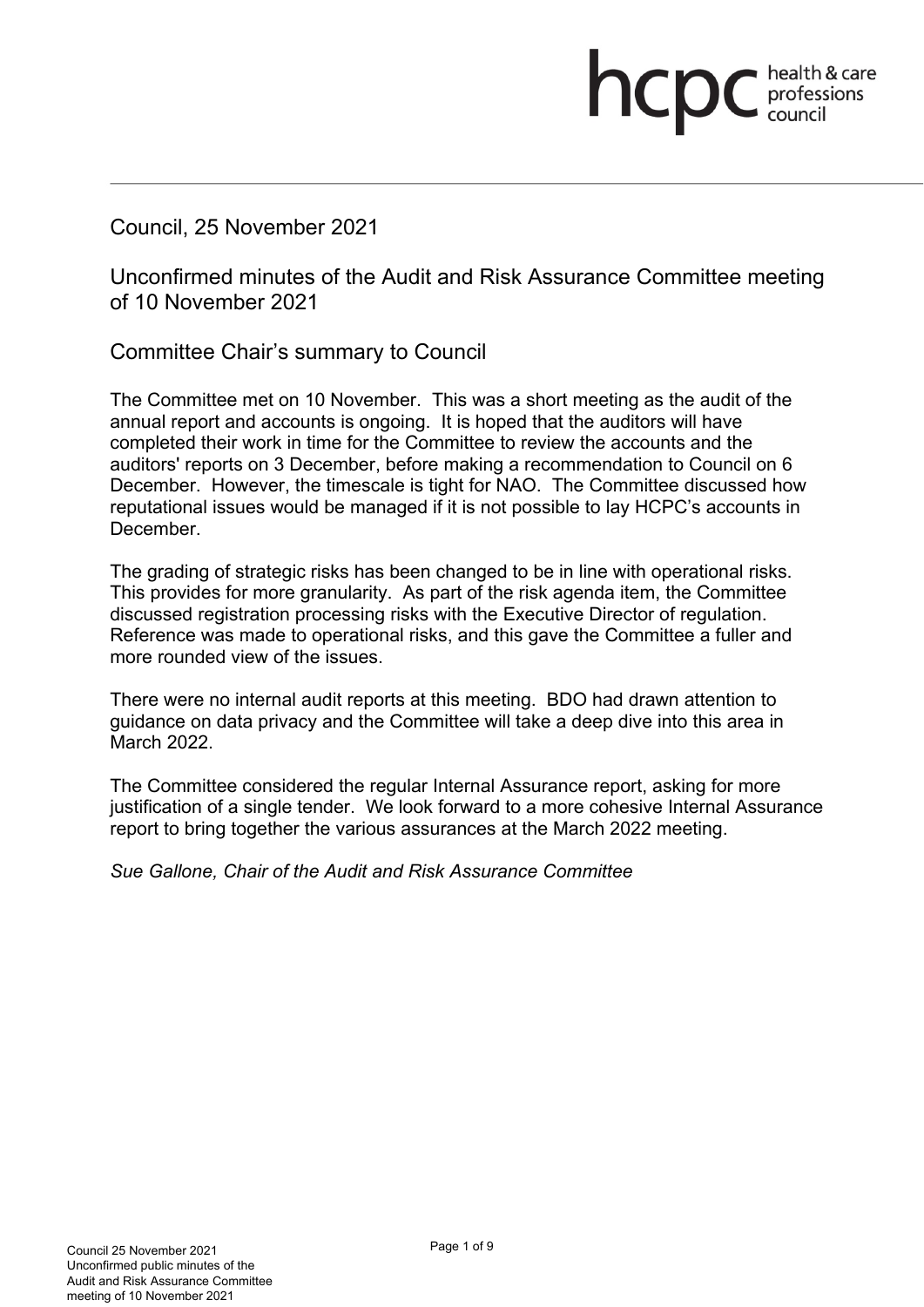## health & care hcp professions<br>council

# **Audit and Risk Assurance Committee**

**Public minutes of the 81st meeting of the Audit and Risk Assurance Committee held on:-** 

**Date:** Wednesday 10 November 2021

**Time:** 1pm

- **Venue:** MS Teams
- **Present:** Sue Gallone (Chair) Julie Parker David Stirling Kathryn Foreman Pameleta Ricketts

#### **In attendance:**

Ewan Shears, Secretary to the Committee Claire Amor, Head of Governance John Barwick, Chief Executive and Registrar Andrew Smith, Executive Director of Regulation Naomi Nicholson, Executive Director of Professional Practice and Insight Kathryn Burton, Haysmacintyre Bill Mitchell, BDO LLP William Jennings, BDO LLP Gareth Roberts, National Audit Office (NAO) Andrew Ferguson, National Audit Office (NAO) Anna Raftery, QA Lead Roy Dunn, Chief Information Security and Risk Officer Gordon Dixon, Financial Consultant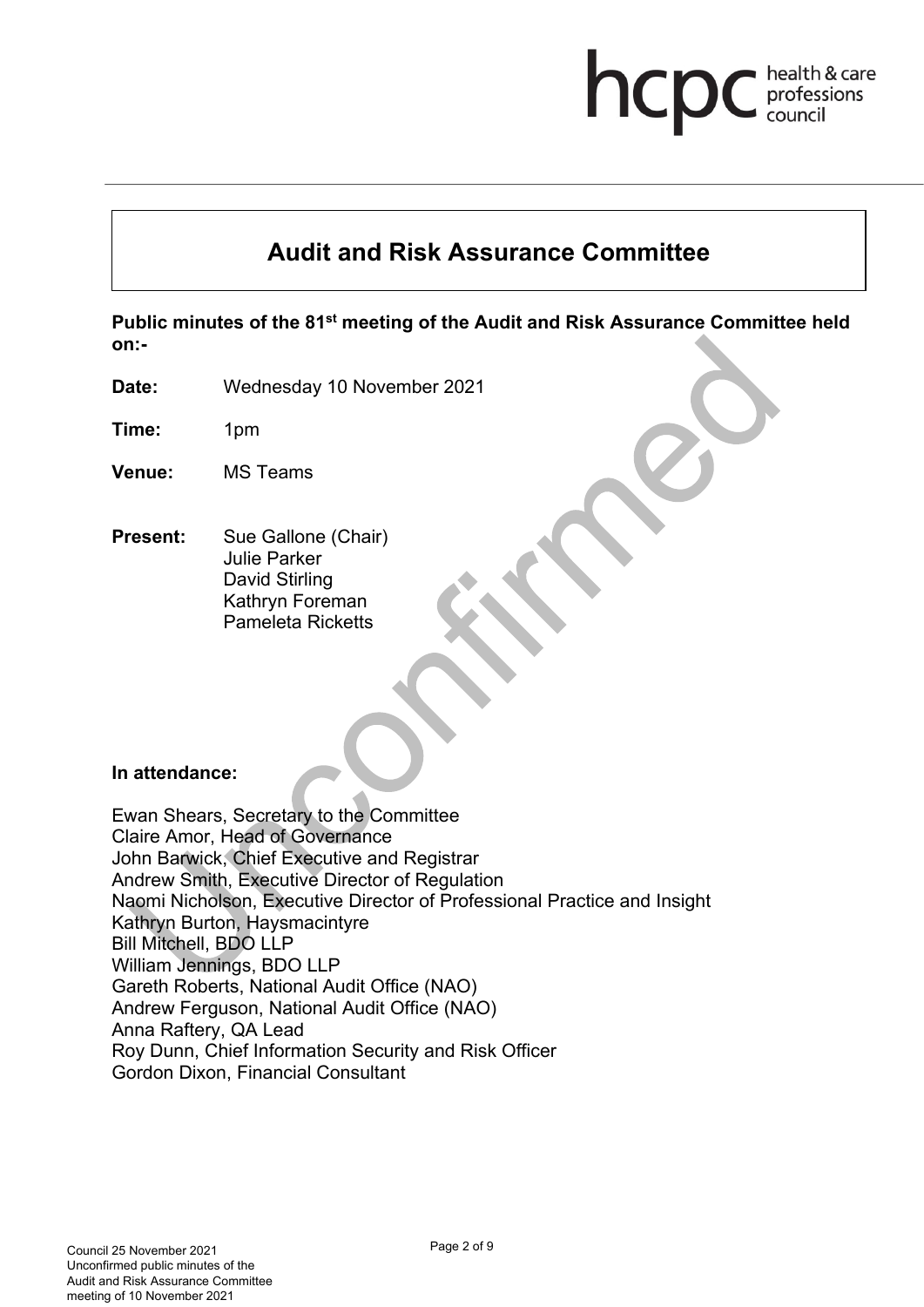## Public

## **Item 1. Chair's welcome and introduction**

1.1 The Chair welcomed those present to the 81<sup>st</sup> meeting of the Audit and Risk Assurance Committee and noted that there would be an additional meeting of the Committee on 3 December 2021 to consider the Annual Report and Accounts only.

## **Item 2. Apologies for absence**

2.1 No apologies for absence were received.

## **Item 3. Approval of agenda**

3.1 The Committee approved the agenda.

#### **Item 4. Declarations of members' interests**

4.1 No interests were declared.

#### **Item 5. Minutes of the Audit and Risk Assurance Committee meeting of 16 September 2021 (report ref: ARAC 41/21)**

- 5.1 The Committee noted minor typographical issues that the Secretary to the Committee would amend.
- 5.2 The Committee approved the minutes of the meeting of 16 September 2021 subject to the amendments above.

#### **Item 6. Private minutes of the Audit and Risk Assurance Committee meeting of 16 September 2021 (report ref: ARAC 42/21)**

- 6.1 The Committee noted that the timetable presented in the private paper had not been approved and that a subsequent timetable was approved outside of the meeting.
- 6.2 The Committee approved the private minutes of the meeting of 16 September 2021.

## **Item 7. Matters arising (report ref: ARAC 43/21)**

7.1 The Committee noted this item.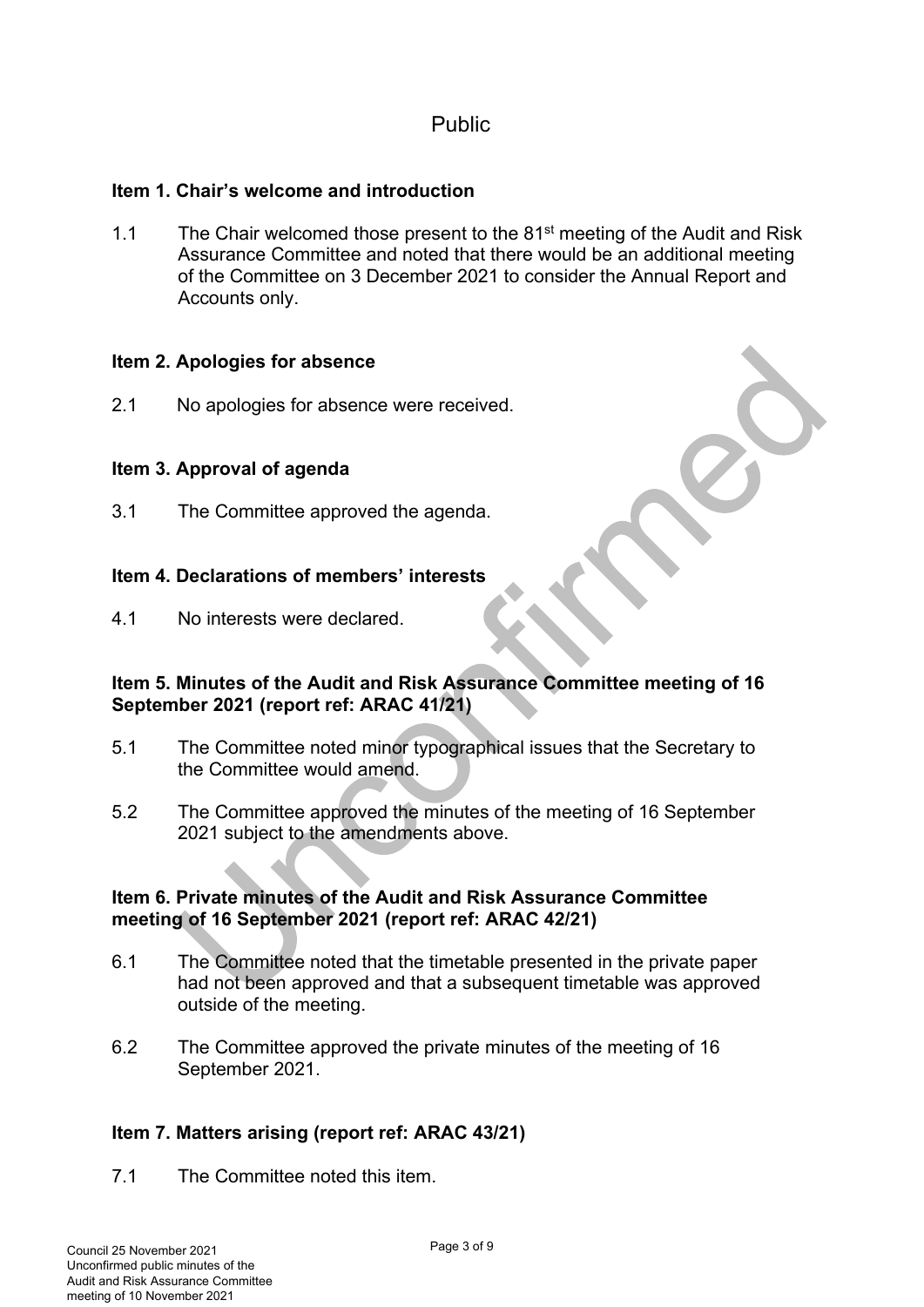## **Item 8. Strategic Risk Register (report ref: ARAC 44/21)**

- 8.1 The Committee received the report from the Executive which included the latest iteration of the Strategic Risk Register (SRR) and a new summary narrative to explain any changes. The Committee welcomed the narrative section.
- 8.2 The Committee noted that, following a recommendation from the HCPC's Internal Auditors, the Executive has adopted the same risk scale used in the new operational risk register, for strategic risks. This made the relationship between operational risks and strategic risks closer and the Committee welcomed the more nuanced risk levels.
- 8.3 The Committee discussed the wording used to describe the current position of a risk in relation to its target and agreed that a formal scale would not necessarily be helpful, and that the wording should remain open for the Executive to choose.
- 8.4 The Committee welcomed the balanced approach the leadership team were taking to assessing and reducing risks at a sensible rate, allowing for changes to be embedded.
- 8.5 In relation to SR2 the Committee cautioned that the timing of the programme of employer events planned for Q4 2021-22 should be kept under review, given the potential for further sector pressures as a result of another winter spike in COVID cases. The Executive assured the Committee that it would be, and that they were alive to pressure spikes for this group of stakeholders.
- 8.6 In relation to SR5 the Committee suggested that consideration should be given to increasing the current risk likelihood score from 3 (unlikely) to 4 (possible). The Executive agreed to review this score for the next iteration.
- 8.7 The Committee noted that planned mitigations in relation to the ongoing External Audit issues should be reflected in SR5. The Executive provided a brief verbal update of the work being undertaken in this area with the External Auditors, noting this would be covered in a later item in the meeting (Item 10).

## **Risk related to registration performance**

- 8.8 The Executive Director of Regulation provided a verbal summary of some of the issues and work undertaken in relation to the Registration department, drawing on some of the related operational risks. The Committee noted the following points:
	- The ability to deal with spikes in demand had become an issue during the summer, seeing a 22% rise in UK applications at a time when the department was already naturally busy. This spike might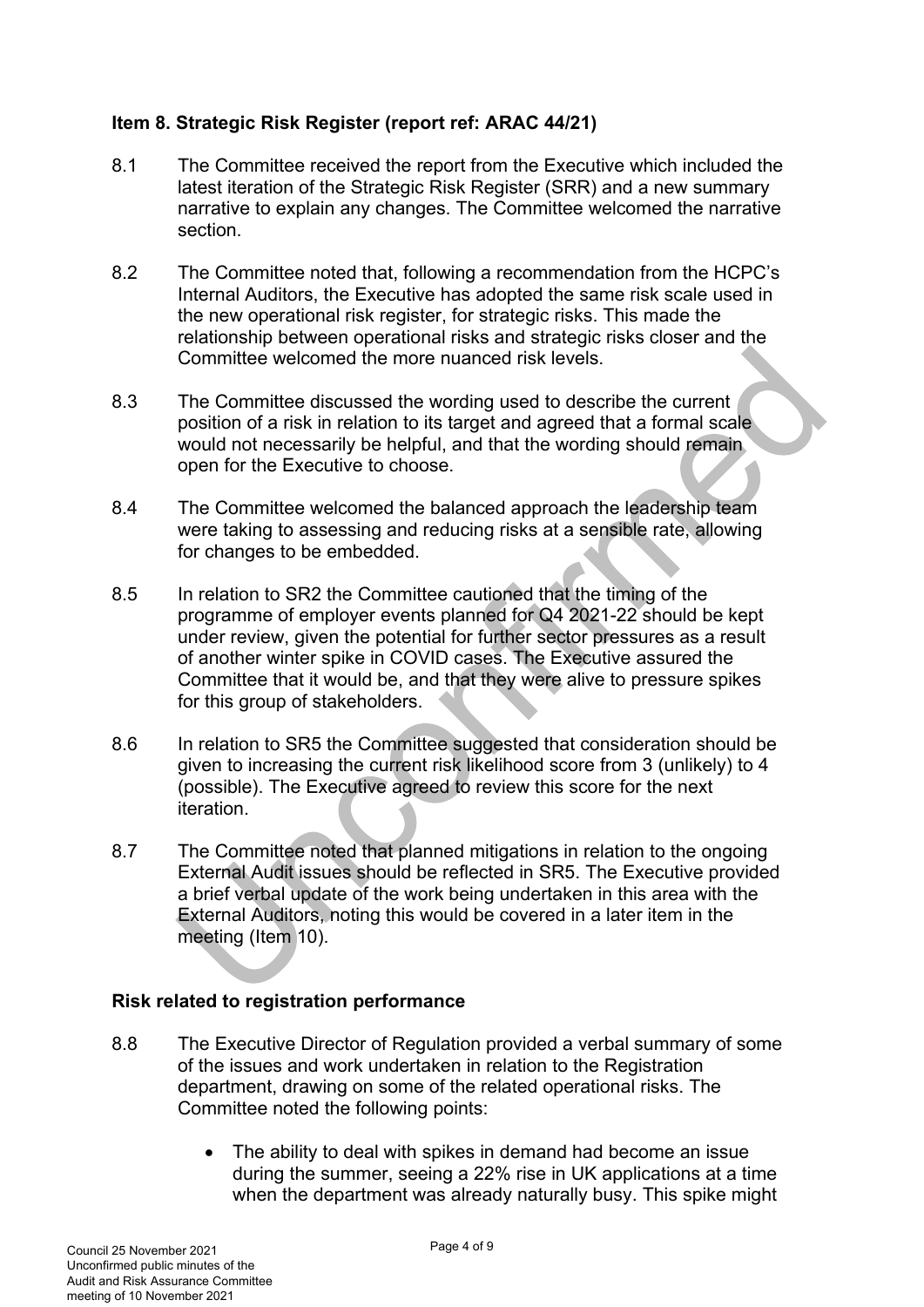be attributed to those moving from the temporary to the main Register along with those who had deferred registering due to the pandemic seeking registration;

- there was a 65% increase in international applications between January and September, which was a significant increase in pressure on the department;
- during the months of July, August and September the department slipped outside of the 10-day service standard for UK applications. Since October, the department was back within this service standard;
- 2021was the first time people were renewing their registration using the new online system and renewal rates were in line with previous years. Over 98% of renewals were completed online;
- the data from renewals so far suggested that the pandemic had not resulted in registrants looking to retire early or change professions;
- readmissions remained within service standard in 2021 and work was being done to recognise the reasons for lapsing from the Register and to simplify the process to get back on to the Register for some cases;
- the main area of concern was in relation to international applications where the service standard to provide an initial decision from receipt is 60 days, and the department was currently over this at 90 days. However, the stabilisation in other areas of the department, had allowed for a recent reallocation of resource to tackle the growing volume of international applications;
- international applicants would soon be able to apply online which would speed up the initial waiting time and improve customer service and efficiency. The Executive assured the Committee that the resourcing was monitored for any predicted future increase in demand on Registrant Assessors;
- the current online renewal system relied on one up to date email address, which meant that in some cases where people could not remember which email address had been used, or in some cases where people's email addresses were no longer valid, the registrant had to call and/or email the department to resolve this. This placed a high burden on the department which was not set up as a dedicated contact centre. The Committee was assured that a lot of work was done over the autumn with communications and professional bodies to be clear on the renewal process; and that work was in progress with IT providers to find a solution to allow individuals to resolve account issues themselves without needing to contact the HCPC;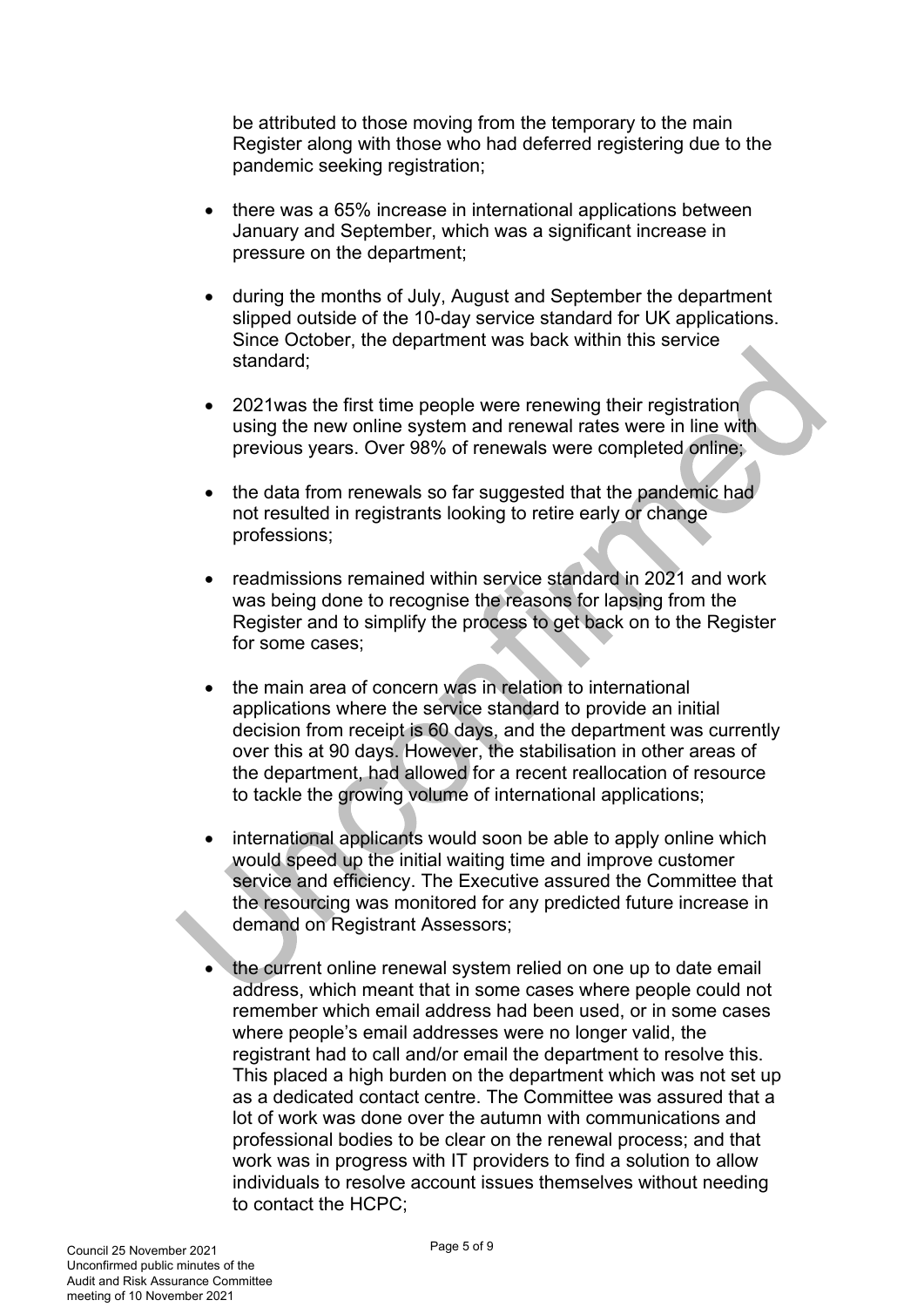- renewal rates were monitored daily and that if there was an indication that they were falling against previous rates, targeted messages were sent to those who had started the process but not yet completed their renewal. The Executive noted that more could always be done and that as the HCPC became more data driven improvements would be seen; and
- the employment of temporary workers had been required due to a high staff turnover in data entry roles, however, as the department transitioned to more automation, staff would be able to focus on working in areas with more value-add activities. The Executive welcomed an offer from a Committee member to share offline their experience and approach to recruitment to similar roles.
- 8.9 A Committee member highlighted that the Communications team had been excellent at responding to issues raised on social media, to which the Committee were in agreement.
- 8.10 The Committee thanked the Executive Director of Regulation for the verbal update noting that the new approach to linking Strategic Risks to Operational Risks had added context and drilled down to what was happening within the department.

#### **Item 9. Annual report and Accounts and External Audit 2020-2021 update**

- 9.1 The Executive provided a verbal update to the Committee on the progress towards approval of the Annual Report and Accounts. The Committee noted the following:
	- following the work undertaken with Haysmacintyre, the first series of queries had been received from the NAO which were being addressed. Indications so far provided some assurance that the tight timetable could be met;
	- the narrative part of the Annual Report and Accounts would be reviewed separately at the Council meeting of 25 November 2021. This draft would also be shared with the Independent Committee member; and
	- special Committee and Council meetings were scheduled for 3 December and 6 December 2021 respectively, to review and sign off the final accounts along with the external audit reports from Haysmacintyre and the NAO.

## **Item 10. External Audit 2020-2021 update**

10.1 Haysmacintyre provided a verbal update to the Committee and noted there was one outstanding query that was with them for testing.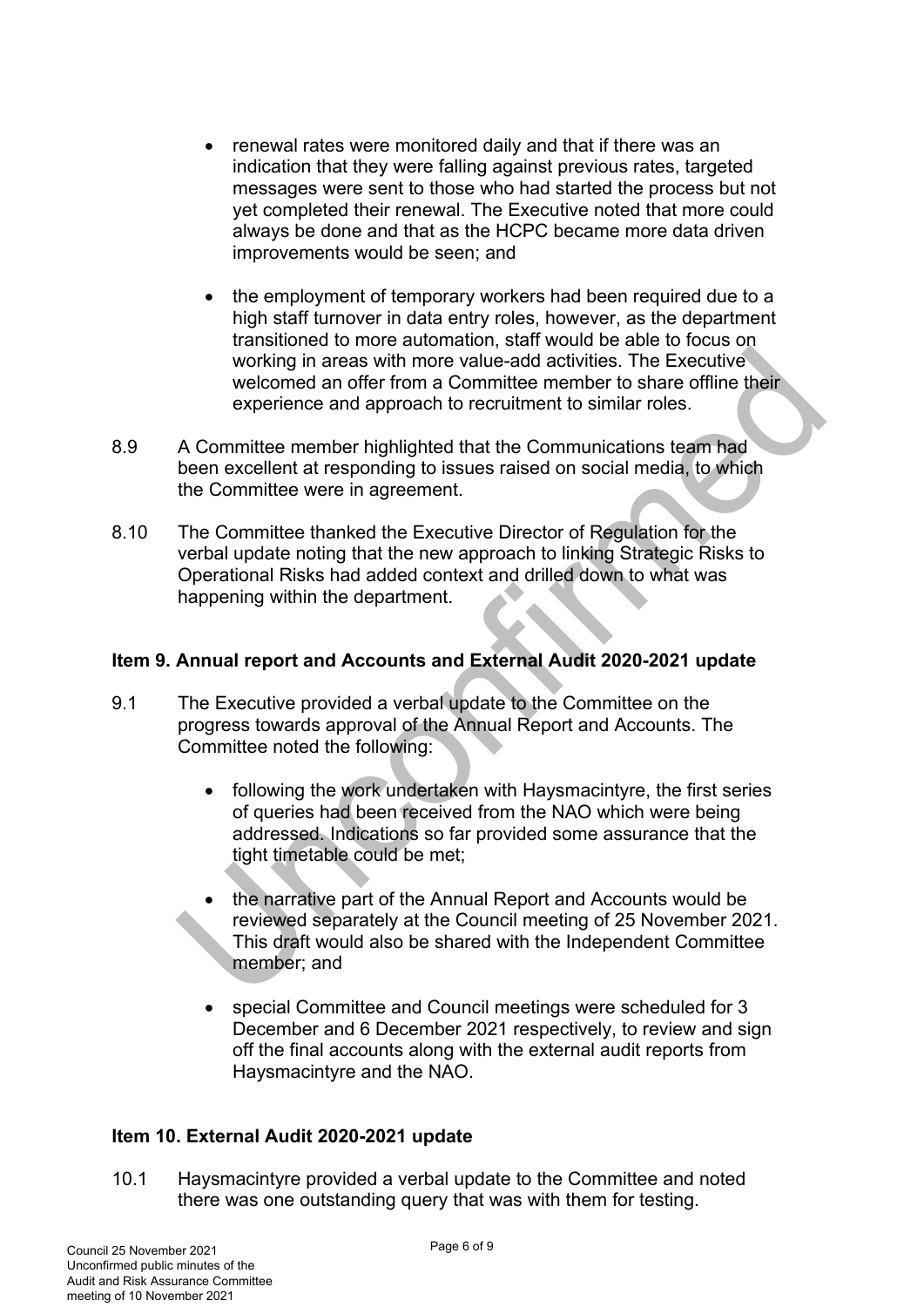Haysmacintyre stated that they were satisfied with income, and that deferred income was not materially misstated, and have passed on their audit work to the National Audit Office (NAO). Haysmacintyre noted there were three main areas to complete which were:

- a review in conjunction with the NAO of the annual report alongside the accounts;
- finalising the review of going concern and cash flow forecasts; and
- subsequent events up until the date of sign off.
- 10.2 Haysmacintyre noted the timetable was tight, but were confident this could be met, subject to the number of queries from the NAO and writing the final report.
- 10.3 The NAO noted it was still early on for their work, but were working with 'best endeavours' to meet the proposed timetable. The timetable was tighter than they would normally agree to, and the Executive acknowledged this.
- 10.4 The Committee noted the deadline for laying the accounts was 13 December 2021. Failure to lay the accounts before Christmas as required by the Health Professions Order, would not result in any fine but would be a concern to the HCPC as a reputational risk.
- 10.5 The Executive noted that there was regular dialogue with the DHSC who were aware of some of the challenges the HCPC has had with systems implementation. Should there be further challenges with the laying of the accounts, the DHSC and the Privy Council would be kept informed of the position.
- 10.6 The Committee acknowledged and thanked Haysmacintyre and the NAO for the extra efforts being made to work with the timeline. The Committee would look to reflect on lessons learned following the completion of the audit, and acknowledged the work already undertaken by the Executive regarding this.

## **Item 11. Internal Audit Plan 2021-22 progress update (report ref: ARAC 43/21)**

- 11.1 The Committee received the Internal Audit Plan 2021-22 progress update report, and its contents were noted.
- 11.2 BDO confirmed to the Committee that as part of the Audit Plan, a review of registration payments processes would include some of the lessons learned in relation to some of the issues experienced during the External Audit.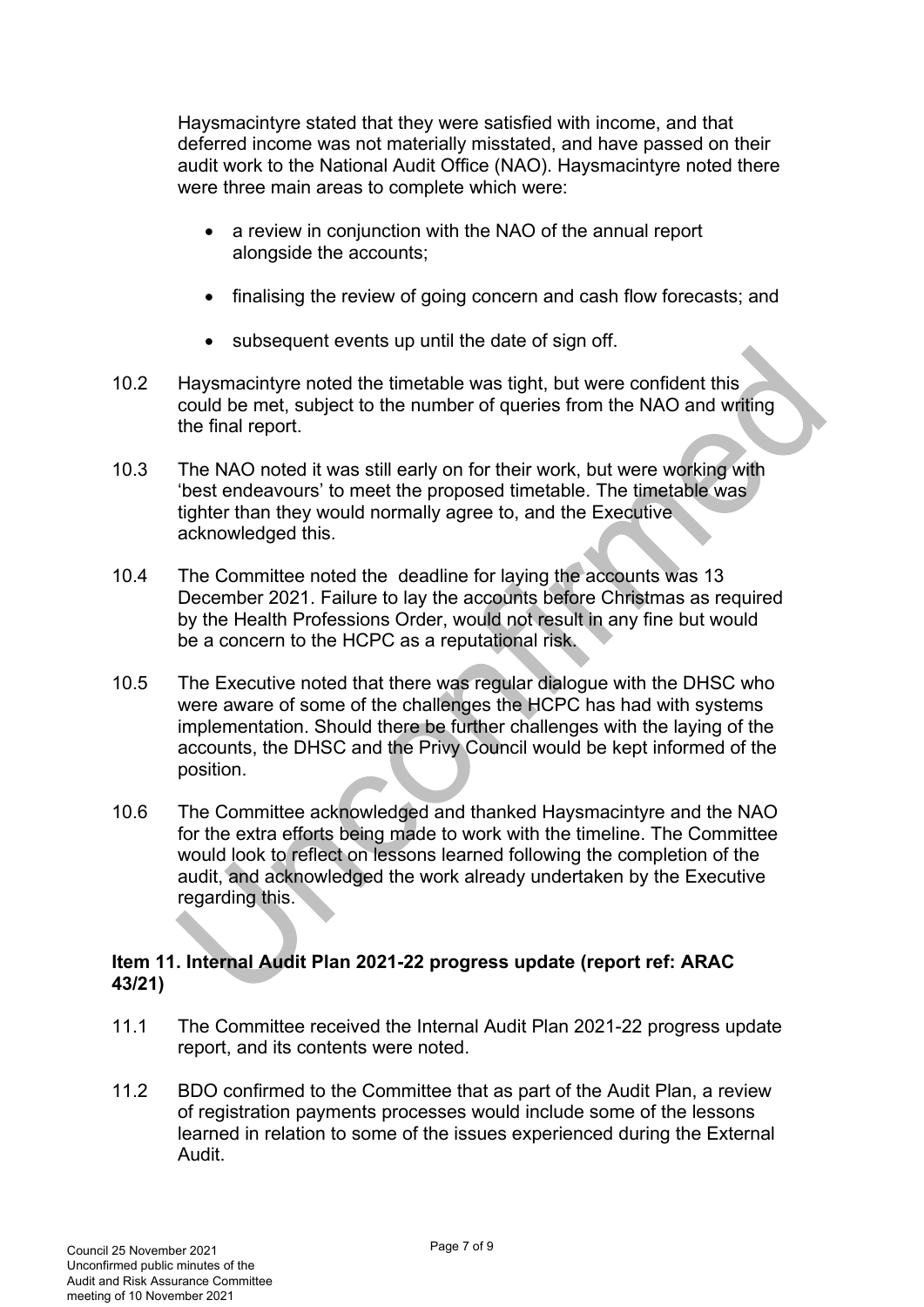- 11.3 The Committee noted Appendix 1 of the report that was in relation to data privacy considerations and agreed that for the next full Committee meeting a deep dive discussion should be focussed on this topic, and on information governance. **Action Executive**
- 11.4 The Committee noted Appendix 2 of the report that set out BDO's draft questions for their proposed performance questionnaire. This would be distributed as part of a follow up to the conclusion of individual audit work.

## **Item 12. Internal Assurance Report (report ref: ARAC 44/21)**

- 12.1 The Committee received and noted the report from the Executive.
- 12.2 The Head of Governance noted the review was progressing to establish a joined-up approach to assurance and develop the HCPC assurance framework based on the update of the three lines model. A new report format would be presented to the Committee in March 2022.
- 12.3 The Committee noted paragraph 13.1 that referred to a serious incident report. The Chief Information and Security Risk Officer provided assurance to the Committee that this was a resolved issue with a thirdparty supplier, and that the Executive was alive to any potential of it reoccurring.
- 12.4 The Committee noted paragraph 17.1 in relation to single source tenders and agreed to receive more information about the reasons outside of the meeting. **Action Executive**

#### **Item 13. Internal audit recommendations tracker (report ref: ARAC 45/21)**

13.1 The Committee noted the item.

## **Item 14. Committee forward work plan (report ref: ARAC 46/21)**

14.1 The Committee noted the item.

#### **Item 15. Any other business**

15.1 There was no other business.

#### **Item 16. Date & time of next meeting(s):**

16.1 Friday 3 December 2021, 12pm Tuesday 8 March 2022, 1pm Thursday 9 June 2022, 1pm